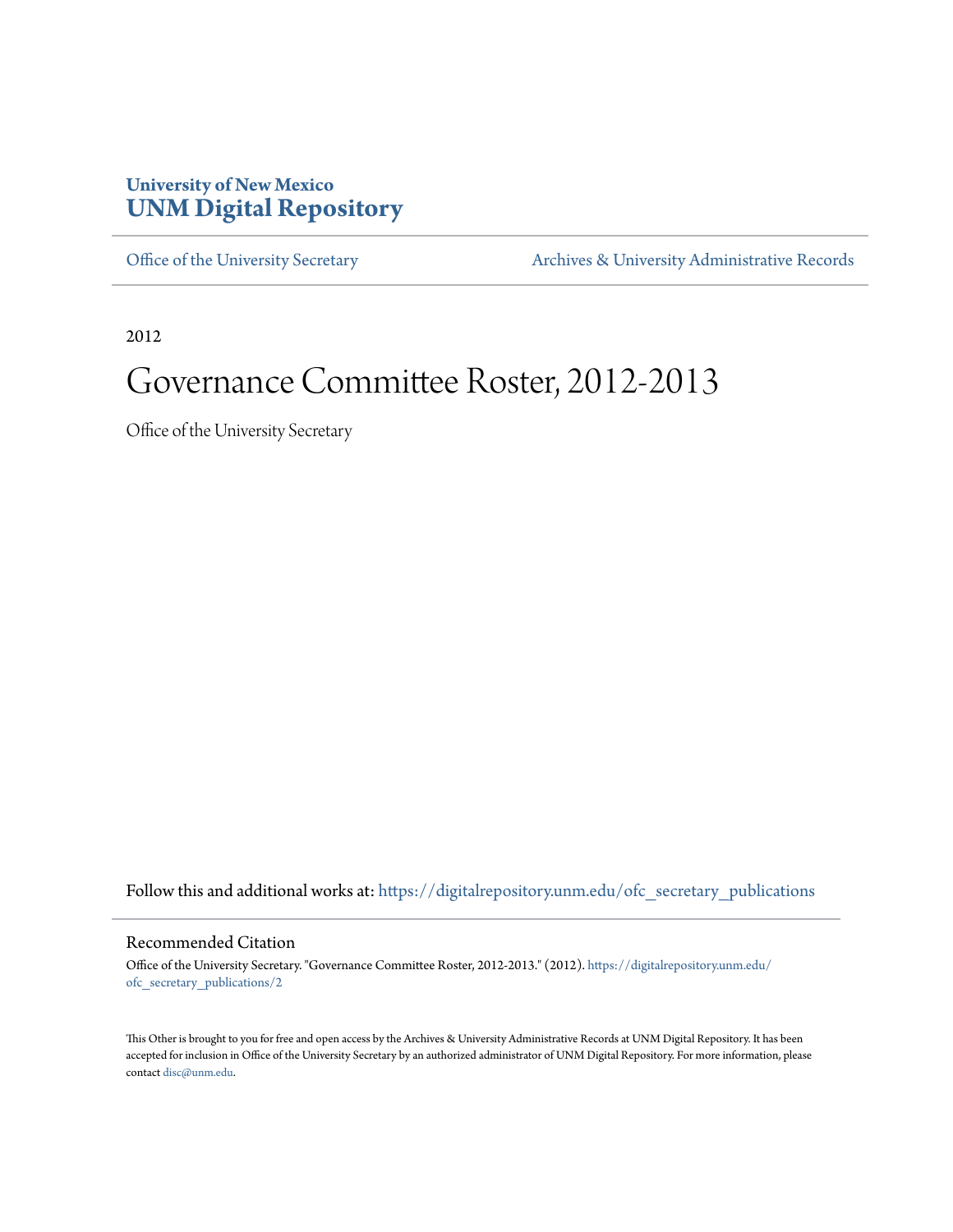## **Governance Committee Members**

### **2012-2013**

[Charge of the Committee](http://www.unm.edu/~handbook/A52.2.html)

#### **Chair = Ursula Shepherd**

(Please see bottom of page for eligibility.)

| Member                                                                                                                                                               | Term/<br><b>Member Type</b> |
|----------------------------------------------------------------------------------------------------------------------------------------------------------------------|-----------------------------|
| Faculty                                                                                                                                                              |                             |
| Marsha Baum<br>Professor<br>School of Law Administration<br>MSC11 6070<br>505-277-5653<br>baum@law.unm.edu<br><b>Faculty</b> member                                  | 2010-2013                   |
| Douglas Fields<br><b>Associate Professor</b><br>Physics Astronomy<br><b>MSC07 4220</b><br>277-1466<br>fields@unm.edu<br><b>Faculty</b> member                        | 2011-2014                   |
| <b>Timothy Lowrey</b><br>Professor<br><b>Biology Department</b><br><b>MSC03 2020</b><br>505-277-2604<br>tlowrey@unm.edu<br><b>Faculty</b> member                     | 2012-2015                   |
| <b>Elizabeth Noll</b><br><b>Associate Professor</b><br>Language Literacy Sociocultural LL<br><b>MSC05 3040</b><br>277-9610<br>enoll@unm.edu<br><b>Faculty</b> member | 2012-2015                   |
| <b>Ursula Shepherd</b><br>Professor                                                                                                                                  | 2011-2014<br>Chair          |